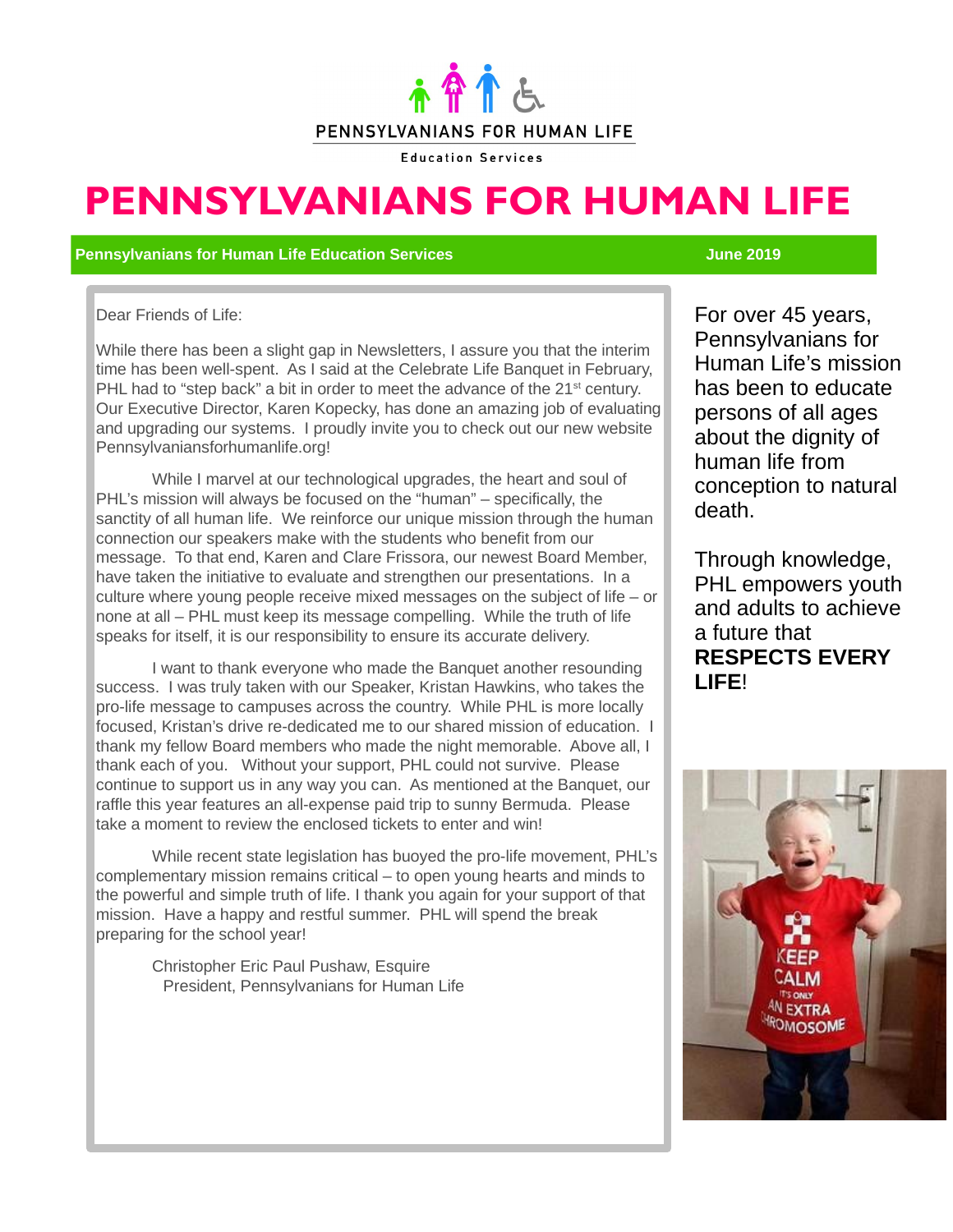

Martha Short (left), receives the Margaret Way Hoffner Award at PHL's 31<sup>st</sup> Annual Celebrate Life Banquet on Feb. 24 from Anita Nardone (Margaret's daughter). Martha recently retired after serving as Executive Director for 20 years.

PHL's Celebrate Life Banquet hailed two amazing women!

Martha Short, PHL's long-serving executive director retired after 20 years received the Margaret Way Hoffner Award in front of 400+ guests at Springfield Country Club on February 24, 2019. Martha's passion for the unborn may be genetic. The eldest of four children, her parents were active with PHL in its early years. She well remembers about 10 years ago while visiting a school in Roxborough how a teacher mentioned she never forgot what she learned from a PHL speaker when she was a student at Cardinal O'Hara High School. That message led her to choose life when she was pregnant in college and her child is now a student at her school.

Martha said, "I feel very confident about the future of the pro-life movement, especially because of the many young people who attend our banquet."



Keynote speaker and President of Students for Life of America (SFLA), Kristan Hawkins captivated the audience with her energy, passion and enthusiasm. In her tenure since 2006, Kristan has built SFLA from 120 to 1,220 chapters on college campuses. They train and mobilize around 25,000 students a year. She challenged the audience and everyone in the pro-life movement with this message:

- 1. Envision a nation without abortion.
- 2. Be a "David".
- a). Rush to the point of conflict (change only happens at the point of conflict)
- b). Substitute effort for ability.
- c). Think outside the box (slingshot)
- 3. Interrupt the cycle that Planned Parenthood and the abortion industry have set up for young people.



### **News**

Times Square, New York — Where massive celebrations have been held for decades, Focus on the Family held a historic Times Square event on Saturday, May 4<sup>th</sup>, "Alive **from New York**". Standing at the crossroads of culture and media, "**Alive from New York**" was a celebration of life and served as a platform to show the world through 4D Ultrasound that a third trimester baby is indeed just that: a baby. A life worthy of protection and deserving of respect.

The Department of Health and Human Services Wednesday June 5 th - ended a contract between a company called Advanced Bioscience Resources Inc. and the Food and Drug Administration that provided human fetal tissue to develop testing protocols. The department was not "sufficiently assured" that the contract had the "appropriate protections applicable to fetal tissue research or met all other procurement requirements," the statement said.

Kristan with Cardinal O'Hara Students, Father Masson & Marie Parker (Theology Chairs) and PHL's Board Member, Charlie Waldecker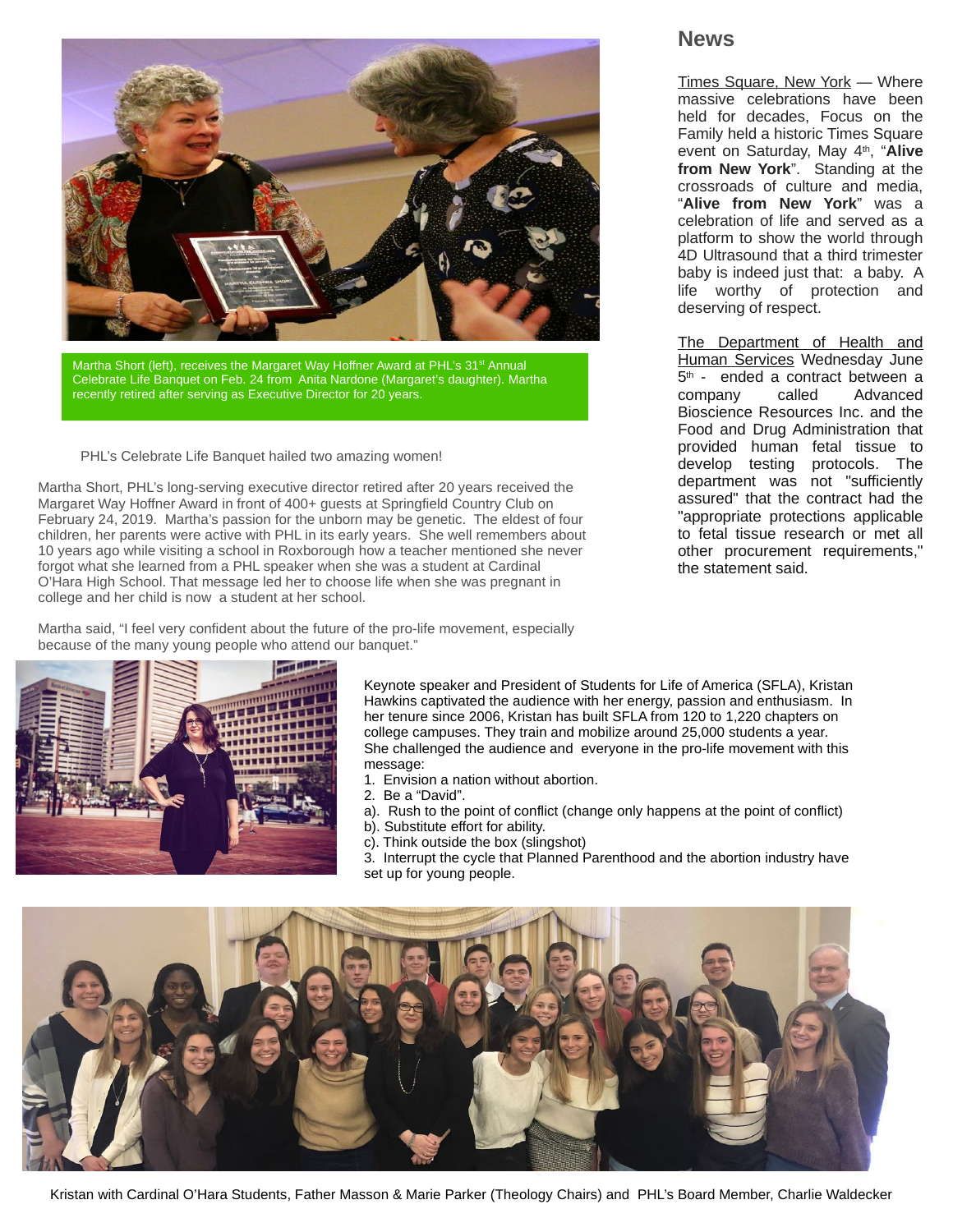## Pro Life Victories

9 did not start off well for the "Right to Life" movement.

In January, the state of New York passed the most horrific abortion bill in the history of our nation. In spite of a "Gallup Survey" showing only

28% agree with abortion in the 2<sup>nd</sup> trimester and 13% agree in the 3rd trimester, New York State legislatures voted to make abortion legal through the entire 9 month cycle even beyond actual live birth.

Although this legislative action appeared to be a major setback for the Pro-Life movement, it resulted in a ground swell of counter legislative actions by state governments across the nation. The following is a list of actions taken from January – May 31, 2019:

Arkansas Legislation placing tighter restrictions on abortions Florida Introduced "Heart Beat Bill" **Georgia** Legislature passed "Heart Beat Bill" Kansas Legislation condemning NY Bill & placed tighter restrictions Kentucky Legislature passed "Heart Beat Bill" Louisiana Introduced "Heart Beat Bill" Maryland Introduced "Heart Beat Bill" Minnesota Introduced "Heart Beat Bill" Mississippi Passed "Heart Beat Bill" Missouri Introduced "Heart Beat Bill" North Dakota Legislation placing tighter restrictions on abortions Ohio Legislation passed "Heart Beat Bill" & denied abortion funding South Carolina Introduced "Heart Beat Bill" South Dakota Legislation condemning NY Bill & placed tighten restrictions Tennessee Introduced "Heart Beat Bill" West Virginia Introduced "Heart Beat Bill"

### **WHAT SHE SAW CHANGED EVERYTHING**

T NT IN THEATERS EVERYWHERE MARCH UNPLANNED.COM | #UNPLANNED | @UNPLANNEDMOVIE



### **UNPLANNED sets BOX OFFICE RECORDS**

The movie, Unplanned, has far outpaced expectations, not only on the box office ranking and gross receipts, but by the sheer influence it has had on influencing and changing views regarding lives of the pre-born.

Unplanned shares the story of Abby Johnson, a woman who dedicated her life's work to champion the rights of women and their health care choices. Through her work she transitioned her view of how best to help both women and children. Her story offers hope, redemption, forgiveness and love. And shares how God is there for everyone – regardless of what brings them to who they are today.

The opening weekend surprised all, with expected results doubling estimates and grossing \$6.4 MM and achieving #4 in national rankings. In May, it reached \$18MM in gross receipts! The Unplanned team anticipates numbers will swell as the movie transitions to DVD and private viewership. It is expected that private views will attract many who were afraid to see the movie in public, due to past wounds, or those who didn't want to be seen at a "pro-life" movie.

The Unplanned team has also reported that they have received over 100 calls from workers in the abortion industry for support to leave! They have offered help to many women considering their choices and also to those who are looking back on their abortion decision.

Locally, a team led by St. Mary Magdalen (Media), St. John Neumann (Bryn Mawr) and St. Pius X (Broomall) worked hard to enable over 700 people to see the movie on opening weekend! They also sought donations to help two crisis pregnancy centers and two respect life education groups. In total, \$5,400 was raised! Some donations were designated to specific organizations. PHL was excited to receive \$1,155.

We're going to keep our efforts on spreading the word about the pain that accompanies abortion and the deep inhumanity of taking another's life. We must encourage others to 'take another look' at the issue.



### Featured Speaker – Pete DeMaio

As a member of the PHL board, speaker and father of 6 children and one on the way, Pete is extremely busy but knows that the most important thing he can do with his time is educate young people on their sexuality, relationships, pregnancy and sanctity of life.

Pete married his high school sweetheart Tricia, and together they feel that they were undereducated and underinformed when making decisions that would impact the rest of their lives. In March, Pete and Tricia were the keynote speakers at the Archdiocese Respect Life Leadership Day to over 400+ high school students. This year Pete spoke to 6 schools and close to 750 students. He is excited for next school year to begin!

Pete is a graduate of St. Augustine Prep in New Jersey and Temple University with degrees in Finance and Risk Management. In addition to family life and volunteering, Pete helps others as an Allstate Agency Owner.